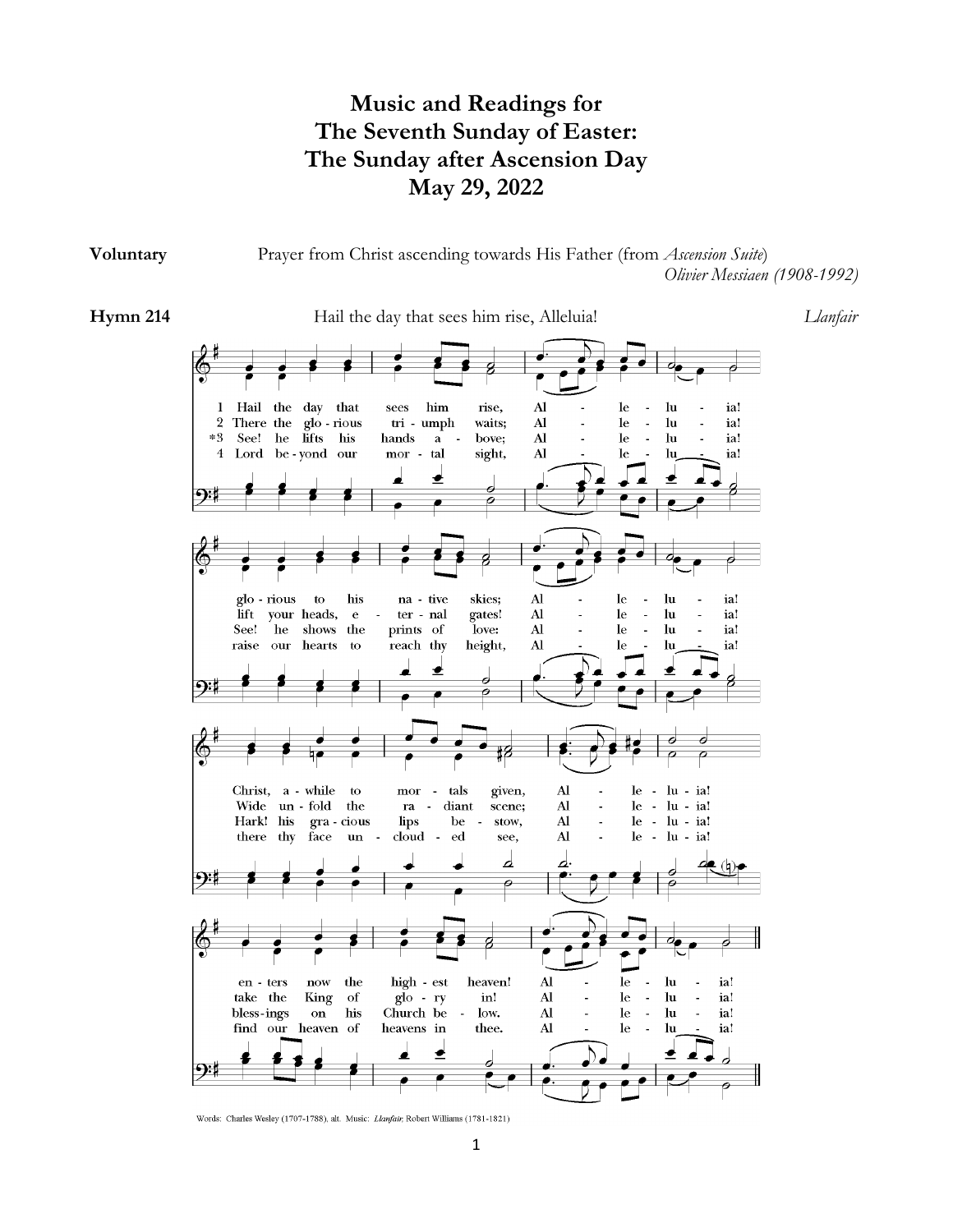**Glory to God [Hymnal S-278]** *Gloria in excelsis William Mathias (1934-1992)*

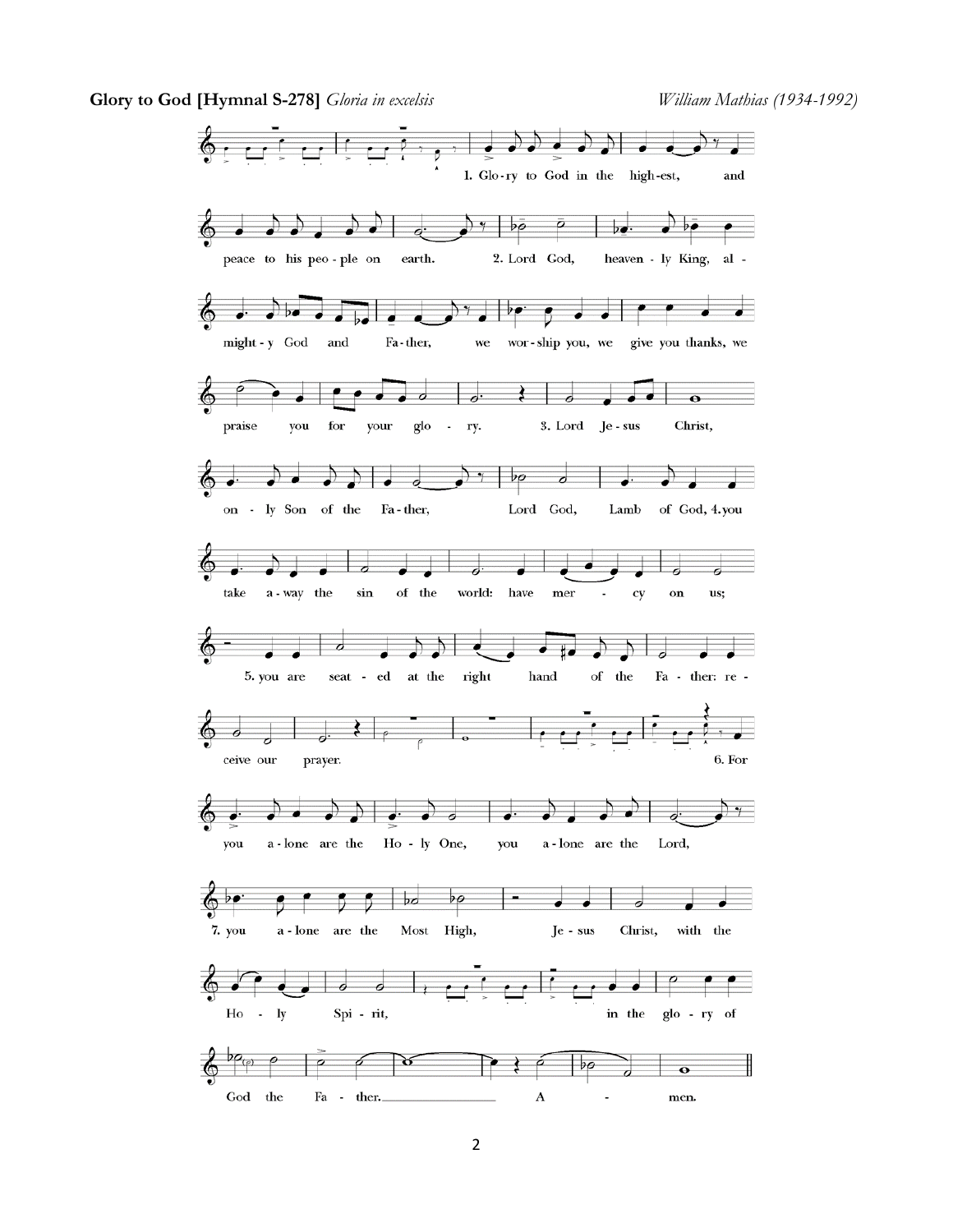#### **Collect for The Seventh Sunday of Easter**

The Lord be with you. **And also with you.** Let us pray.

O God, the King of glory, you have exalted your only Son Jesus Christ with great triumph to your kingdom in heaven: Do not leave us comfortless, but send us your Holy Spirit to strengthen us, and exalt us to that place where our Savior Christ has gone before; who lives and reigns with you and the Holy Spirit, one God, in glory everlasting. **Amen.**

### **A reading from Acts of the Apostles** (16:16-34, NRSV)

With Paul and Silas, we came to Philippi in Macedonia, a Roman colony, and, as we were going to the place of prayer, we met a slave girl who had a spirit of divination and brought her owners a great deal of money by fortune-telling. While she followed Paul and us, she would cry out, "These men are slaves of the Most High God, who proclaim to you a way of salvation." She kept doing this for many days. But Paul, very much annoyed, turned and said to the spirit, "I order you in the name of Jesus Christ to come out of her." And it came out that very hour.

But when her owners saw that their hope of making money was gone, they seized Paul and Silas and dragged them into the marketplace before the authorities. When they had brought them before the magistrates, they said, "These men are disturbing our city; they are Jews and are advocating customs that are not lawful for us as Romans to adopt or observe." The crowd joined in attacking them, and the magistrates had them stripped of their clothing and ordered them to be beaten with rods. After they had given them a severe flogging, they threw them into prison and ordered the jailer to keep them securely. Following these instructions, he put them in the innermost cell and fastened their feet in the stocks.

About midnight Paul and Silas were praying and singing hymns to God, and the prisoners were listening to them. Suddenly there was an earthquake, so violent that the foundations of the prison were shaken; and immediately all the doors were opened and everyone's chains were unfastened. When the jailer woke up and saw the prison doors wide open, he drew his sword and was about to kill himself, since he supposed that the prisoners had escaped. But Paul shouted in a loud voice, "Do not harm yourself, for we are all here." The jailer called for lights, and rushing in, he fell down trembling before Paul and Silas. Then he brought them outside and said, "Sirs, what must I do to be saved?" They answered, "Believe on the Lord Jesus, and you will be saved, you and your household." They spoke the word of the Lord to him and to all who were in his house. At the same hour of the night he took them and washed their wounds; then he and his entire family were baptized without delay. He brought them up into the house and set food before them; and he and his entire household rejoiced that he had become a believer in God.

*Lector* The Word of the Lord. *People* **Thanks be to God.**

*The Congregation remains seated and is invited to sing the ANTIPHON.*

**Psalm 97**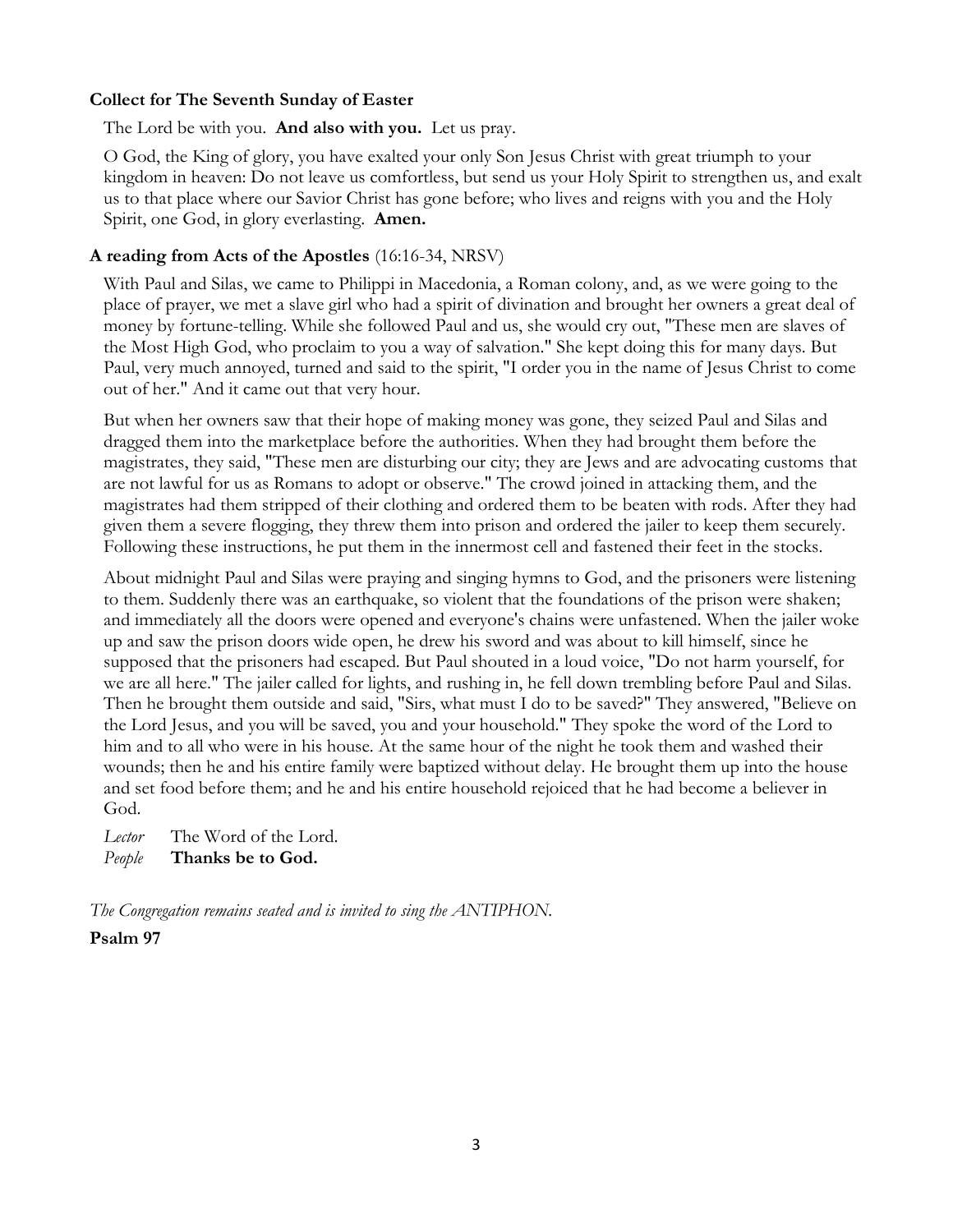

From A HymnTune Psalter, Revised Common Lectionary Edition © 2007 by Carl P. Daw, Jr. and Kevin R. Hackett. Church Publishing Incorporated. All rights reserved. Used by permission.

| $\mathbf{1}$<br>2 | The Lord is King;<br>let the earth rejoice; *<br>let the multitude of the isles be glad.<br>Clouds and darkness are round about him, *<br>righteousness and justice are the foundations of his throne. | [ANTIPHON] |
|-------------------|--------------------------------------------------------------------------------------------------------------------------------------------------------------------------------------------------------|------------|
| 3                 | A fire goes before him $*$                                                                                                                                                                             |            |
|                   | and burns up his enemies on every side.                                                                                                                                                                |            |
| 4                 | His lightnings light up the world; $*$<br>the earth sees it and is afraid.                                                                                                                             |            |
| 5                 | The mountains melt like wax at the presence of the Lord, $*$<br>at the presence of the Lord of the whole earth.                                                                                        |            |
| 6                 | The heavens declare his righteousness, $*$                                                                                                                                                             |            |
|                   | and all the peoples see his glory.                                                                                                                                                                     | [ANTIPHON] |
| 7                 | Confounded be all who worship carved images<br>and delight in false gods! *<br>Bow down before him, all you gods.                                                                                      |            |
| 8                 | Zion hears and is glad, and the cities of Judah rejoice, $*$                                                                                                                                           |            |
|                   | because of your judgments, O Lord.                                                                                                                                                                     | [ANTIPHON] |
| 9                 | For you are the Lord,<br>most high over all the earth; *                                                                                                                                               |            |
| 10                | you are exalted far above all gods.<br>The Lord loves those who hate evil; *<br>he preserves the lives of his saints<br>and delivers them from the hand of the wicked.                                 | [ANTIPHON] |
|                   |                                                                                                                                                                                                        |            |
| 11                | Light has sprung up for the righteous, $*$<br>and joyful gladness for those who are truehearted.                                                                                                       |            |
| 12                | Rejoice in the Lord, you righteous, *                                                                                                                                                                  |            |
|                   | and give thanks to his holy Name.                                                                                                                                                                      | [ANTIPHON] |

#### **A reading from The Revelation to John** (22:12-14,16-17,20-21, NRSV)

At the end of the visions I, John, heard these words: "See, I am coming soon; my reward is with me, to repay according to everyone's work. I am the Alpha and the Omega, the first and the last, the beginning and the end." Blessed are those who wash their robes, so that they will have the right to the tree of life and may enter the city by the gates. "It is I, Jesus, who sent my angel to you with this testimony for the churches. I am the root and the descendant of David, the bright morning star." The Spirit and the bride say, "Come." And let everyone who hears say, "Come." And let everyone who is thirsty come. Let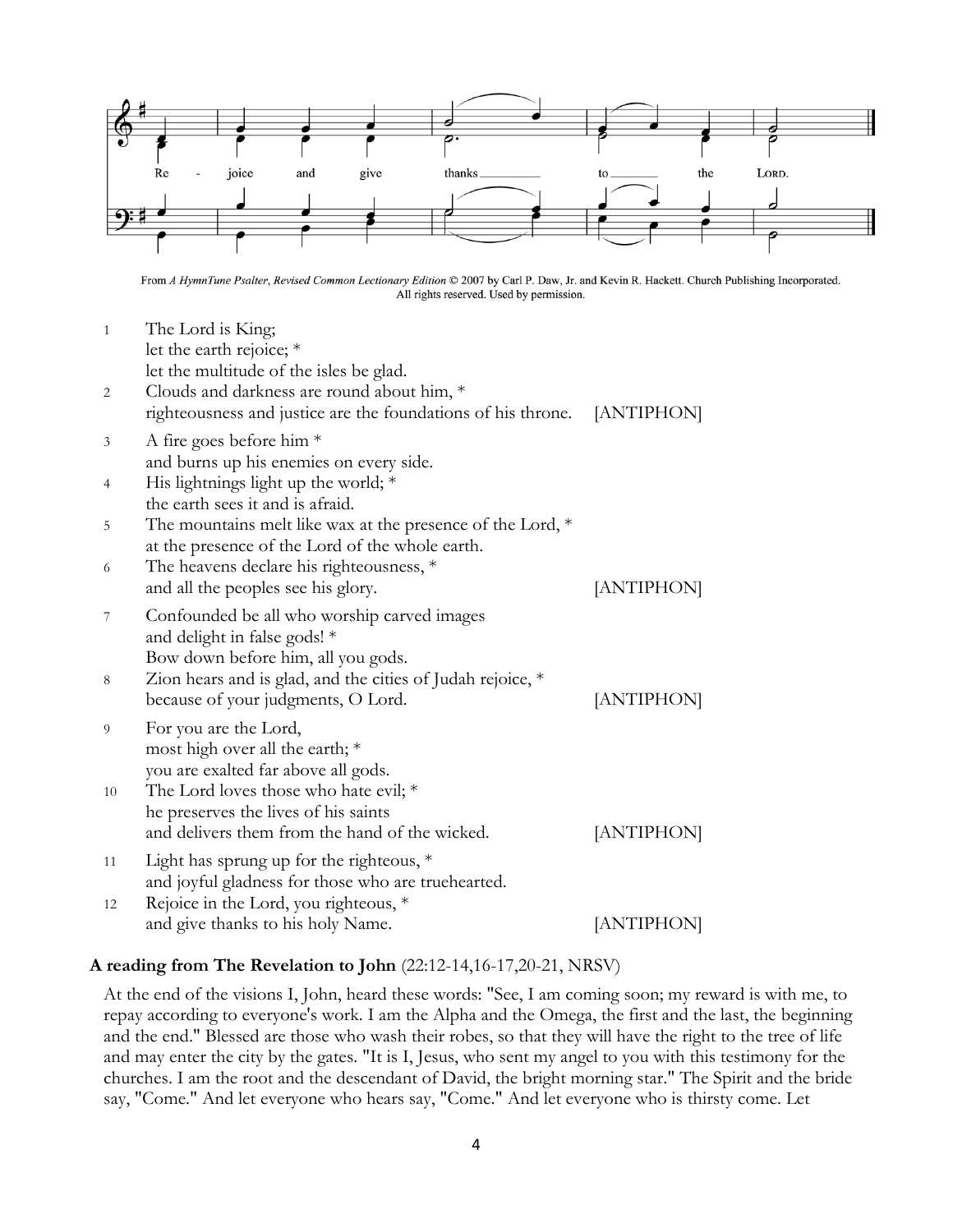anyone who wishes take the water of life as a gift. The one who testifies to these things says, "Surely I am coming soon." Amen. Come, Lord Jesus! The grace of the Lord Jesus be with all the saints. Amen.

*Lector* The Word of the Lord.

*People* **Thanks be to God.**



The fanfare may be used as introduction, interlude or conclusion.

Words: The Venerable Bede (673-735); sts. 1-2, tr. Elizabeth Rundle Charles (1828-1896), alt. st. 3, tr. Benjamin Webb (1819-1885), alt. Music: Deo gracias, English ballad melody, Trinity College MS., 15th cent.; harm. Richard Proulx (b. 1937), based on E. Power Biggs (1906-1977) Copyright ©1947, Mercury Music Corporation, a subsidiary of Theodore Presser Company. All rights reserved. Used with permission.

#### **The Holy Gospel of our Lord Jesus Christ according to John** (17:20-26, NRSV)

#### *At the Announcement, all say* **Glory to you, Lord Christ.**

Jesus prayed for his disciples, and then he said. "I ask not only on behalf of these, but also on behalf of those who will believe in me through their word, that they may all be one. As you, Father, are in me and I am in you, may they also be in us, so that the world may believe that you have sent me. The glory that you have given me I have given them, so that they may be one, as we are one, I in them and you in me, that they may become completely one, so that the world may know that you have sent me and have loved them even as you have loved me. Father, I desire that those also, whom you have given me, may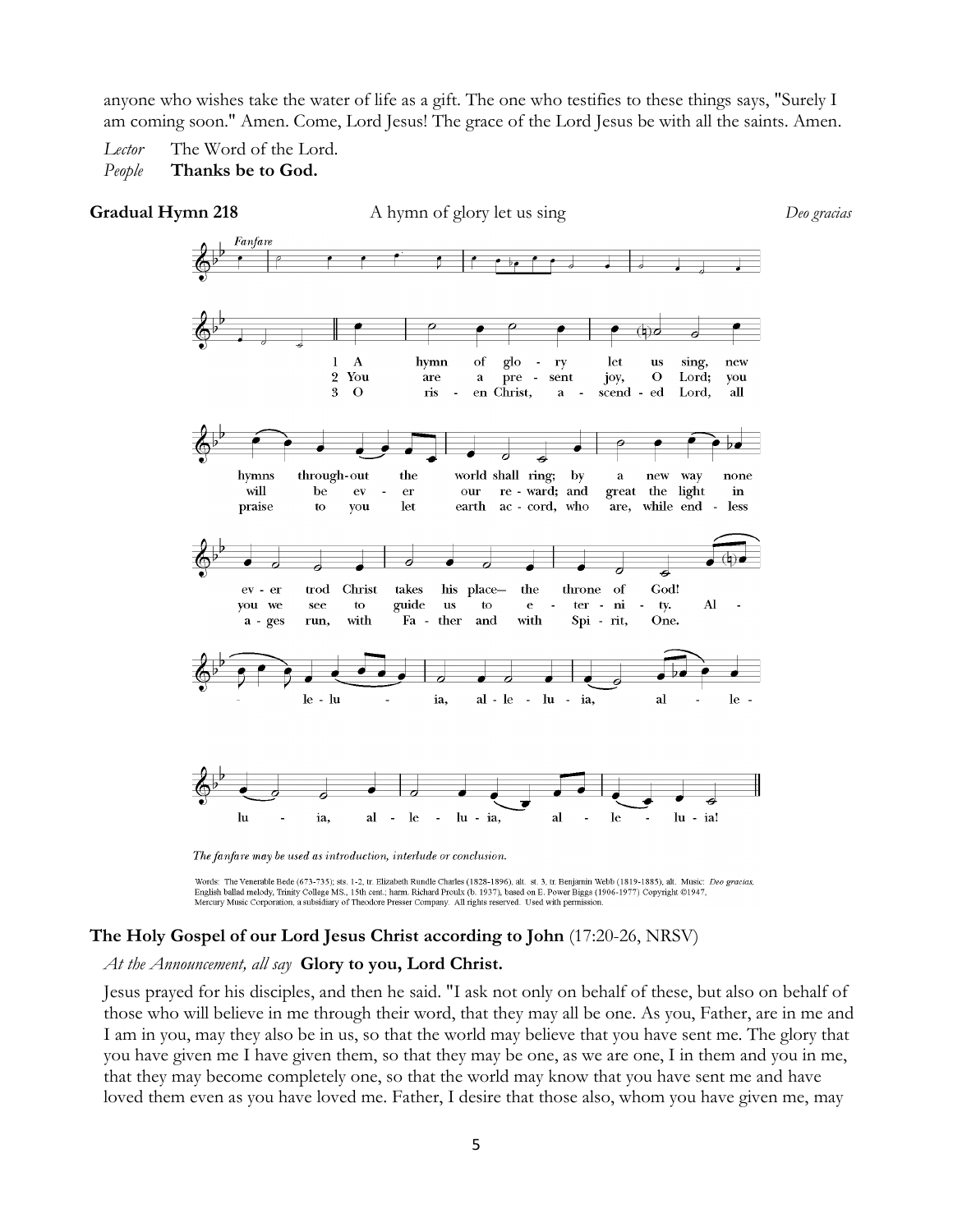be with me where I am, to see my glory, which you have given me because you loved me before the foundation of the world.

"Righteous Father, the world does not know you, but I know you; and these know that you have sent me. I made your name known to them, and I will make it known, so that the love with which you have loved me may be in them, and I in them."

*Priest* The Gospel of the Lord. *People* **Praise to you, Lord Christ.**

# *Kerrigan Bigelow, soprano*

**Hymn at the Presentation 380, vs. 3** Praise God, from whom all blessings flow *Old 100<sup>th</sup>* 

**Offertory Solo** Let the bright Seraphim *G. F. Handel (1685-1759)*

*Let the bright Seraphim in burning row, their loud, uplifted angel trumpets blow. Let the Cherubic host, in tuneful choirs, touch their immortal harps with golden wires.*

ಶ n  $\overline{\mathcal{P}}$ From  $all$ that dwell  $low$ the skies  $\mathbf{1}$ be let  $\overline{2}$  $E$ ter nal are thy mer cies, Lord. and  $\overline{a}$ \*3 Praise God, from whom all bless  $\overline{a}$ ings flow; praise •િ Ø Cre - a - tor's Let the *rise!* the Re - deem - er's praise  $\overline{a}$ praise shall sound from truth e ter nal  $i<sub>s</sub>$ thy word: thy him, all crea-tures here be low; praise him  $a$ bove, ye  $\overline{\phantom{0}}$ 7  $\overline{c}$  $\overline{\mathcal{C}}$ Name he sung through land, by tongue! ev - ery ev  $\overline{a}$ ery shore  $\mathbf{t}$ shore  $till$ suns shall rise and more. set no heaven - ly host: praise Fa - ther, Son, and Ho  $\ddot{\phantom{a}}$ ly Ghost. Ā Words: Isaac Watts (1674-1748), para. of Psalm 117. St. 3, Thomas Ken (1637-1711) Music: Old 100th, melody from Pseaumes octante trois de David, 1551, alt.; harm. after Louis Bourgeois (1510?-1561?)

**Holy, holy, holy Lord [Hymnal S-128]** *Sanctus William Mathias*

*(see music on next page)*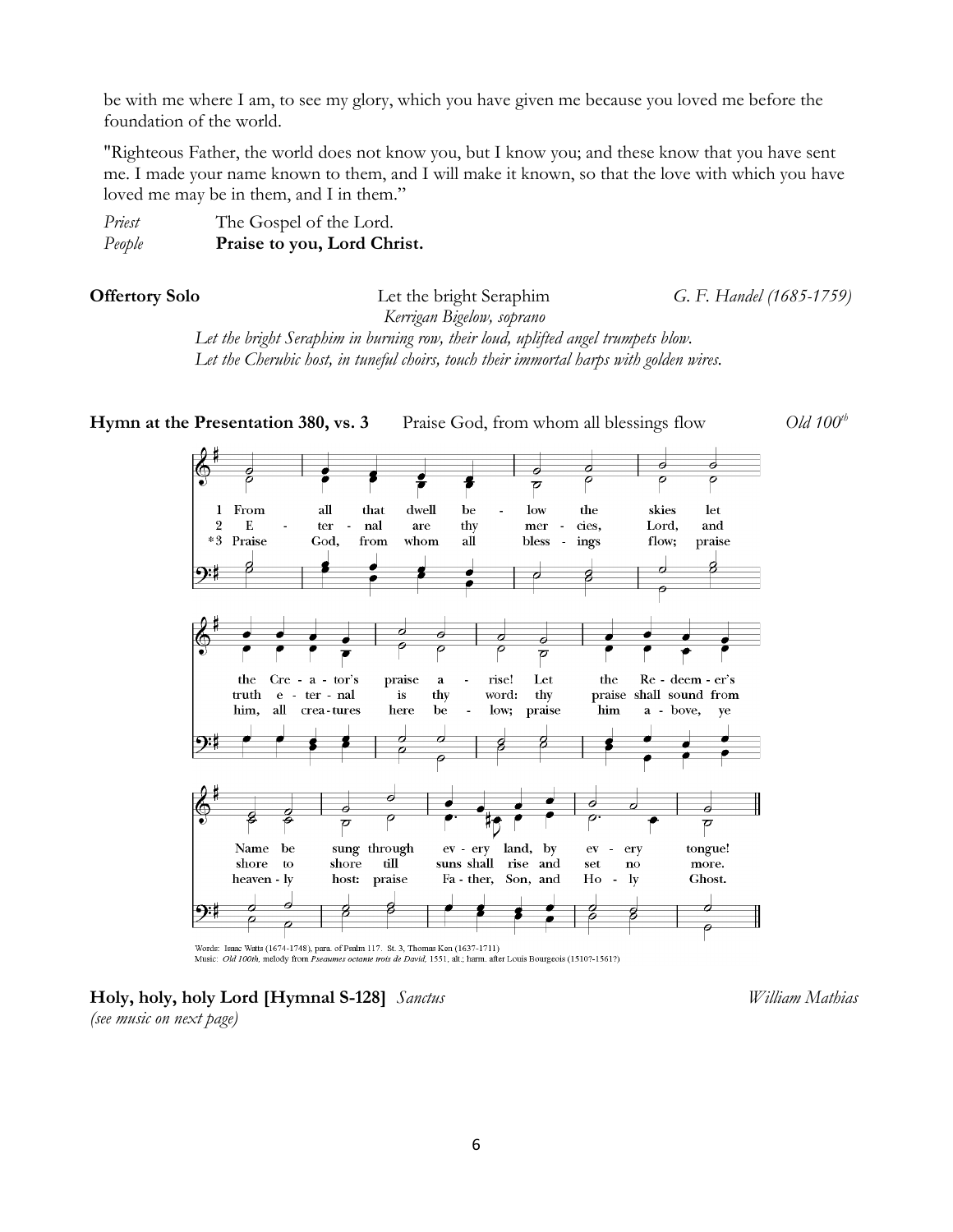

**Fraction Anthem: Jesus, Lamb of God [Hymnal S-165]** *Agnus Dei William Mathias*



*(see music on next page)*

**Communion Hymn 328** Draw nigh and take the Body of the Lord Song 46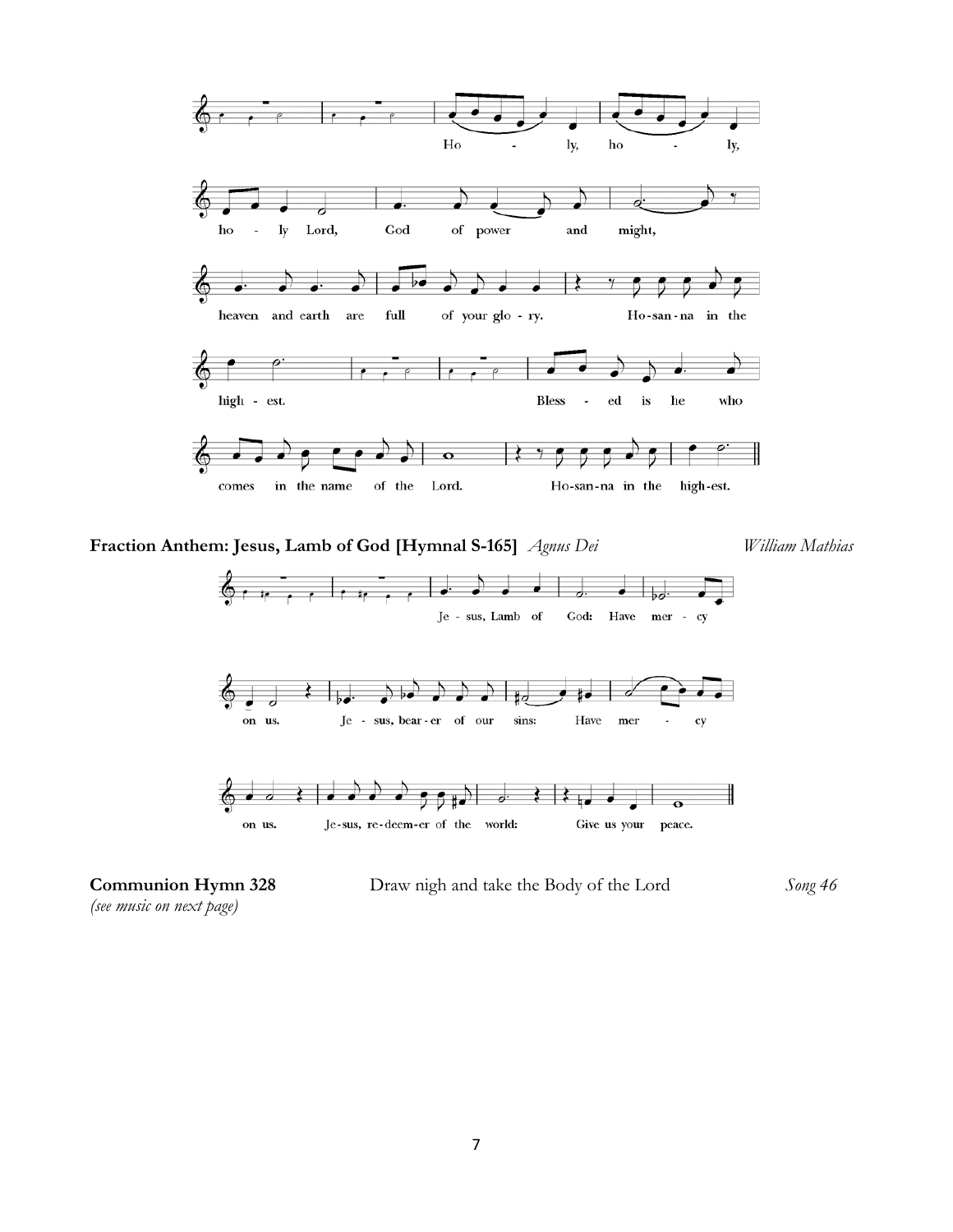

- 6 He that his saints in this world rules and shields to all believers life eternal yields;
- 7 with heavenly bread he makes the hungry whole, gives living waters to the thirsting soul.
- 8 Alpha-Omega, unto whom shall bow all nations at the doom, is with us now.

Words:  $\emph{Banger Antiphoner}$ ca. 690; tr. John Mason Neale (1818-1866), alt. Music:  $\emph{Song 46},$  melody and bass Orlando Gibbons (1583-1625); harm. The English Hymnal, 1906

*(see music on next page)*

**Hymn 717** My country, 'tis of thee *America*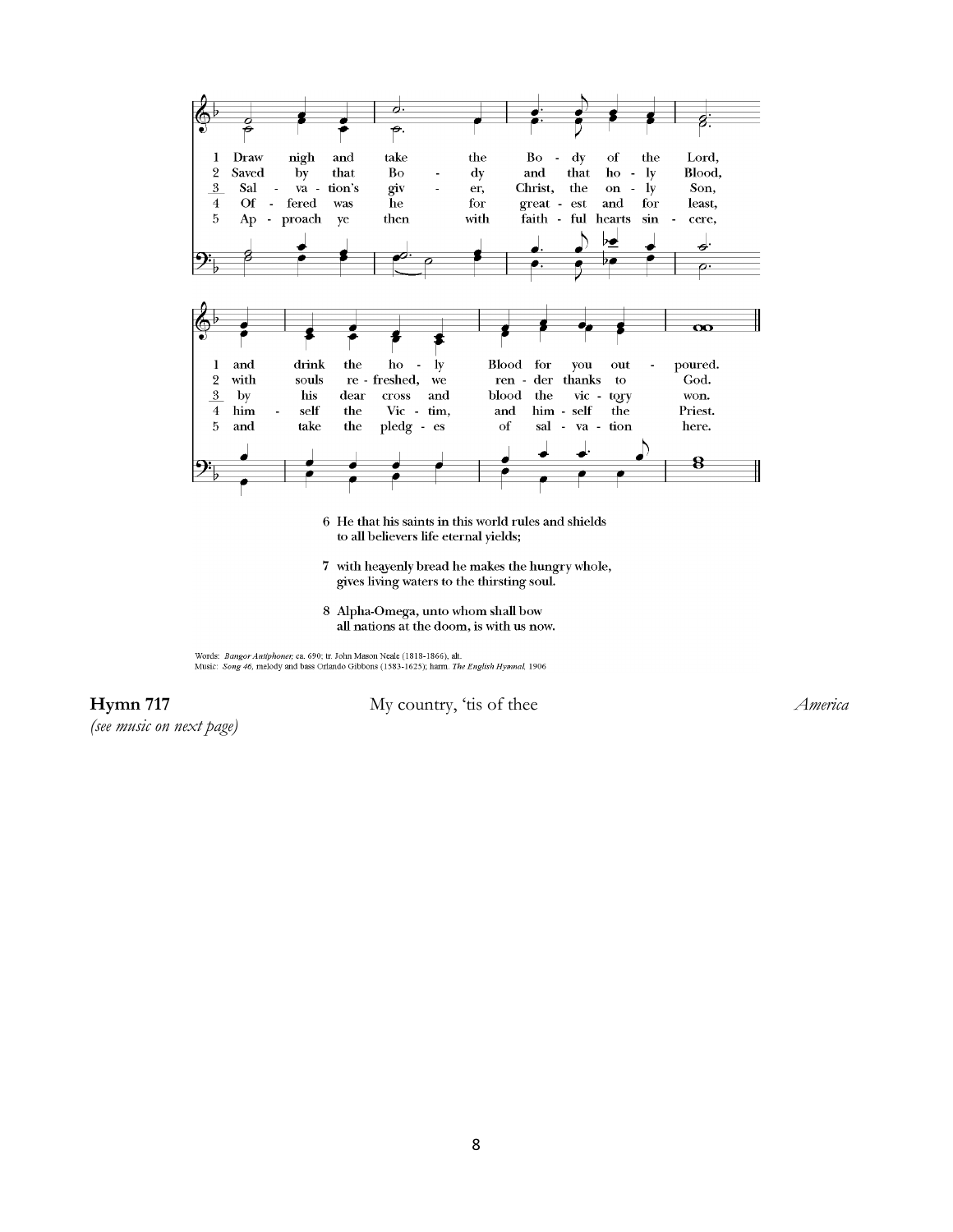

**Voluntary** Agincourt Hymn *John Dunstable (1370-1453)*

# Everyone is Welcome at God's Table ~ Christ Church Andover